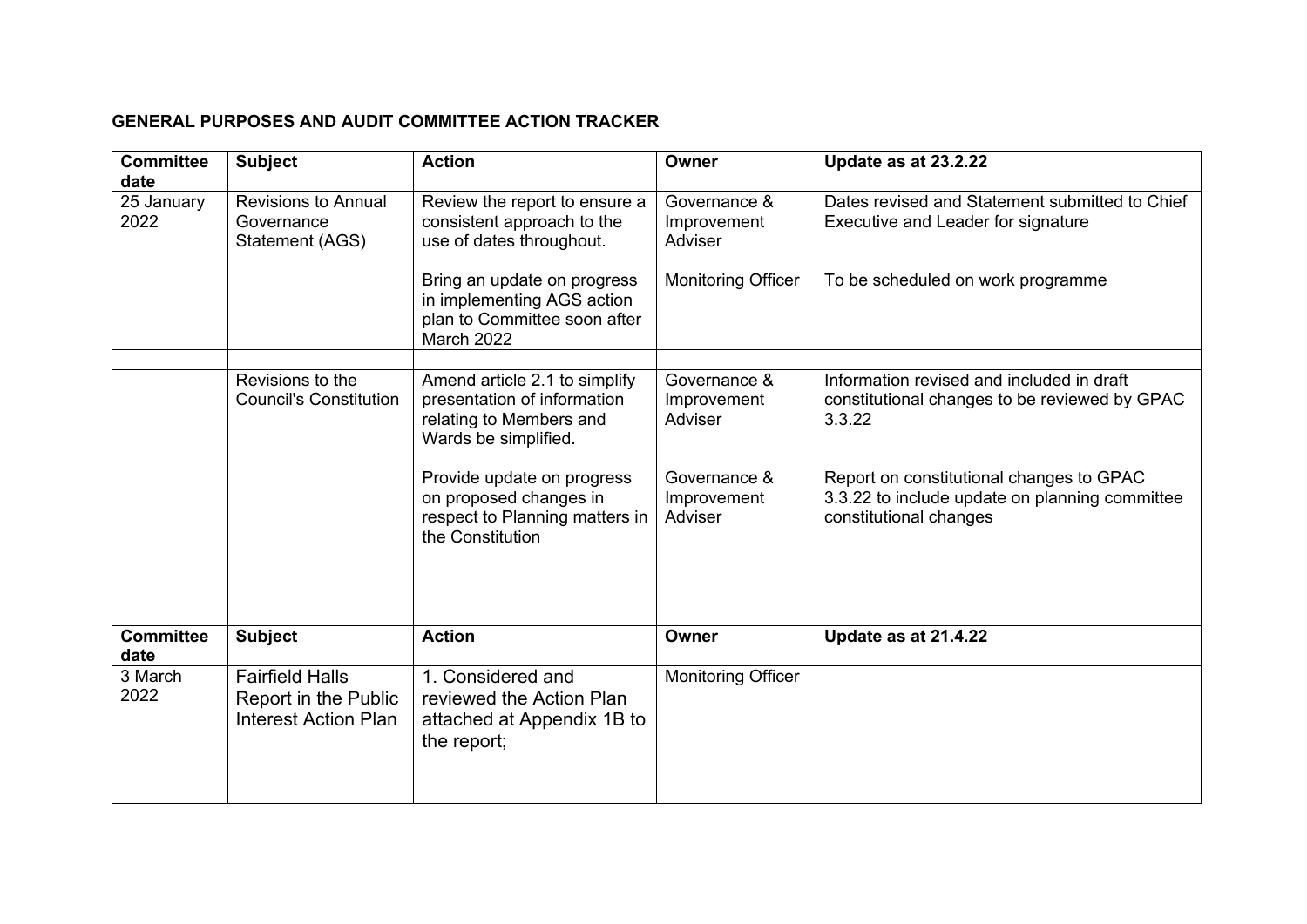|                                | 2. Considered any<br>proposed amendments or<br>feedback that it wishes to<br>make on the action plan as<br>detailed in Minute c); and<br>3. Agreed to submit that<br>feedback in a report to<br>Cabinet at its meeting on<br>21 March 2022.                                                                                                                                                                                                                                                                             |                           | Report submitted to Cabinet on 21 March<br>2022. |
|--------------------------------|-------------------------------------------------------------------------------------------------------------------------------------------------------------------------------------------------------------------------------------------------------------------------------------------------------------------------------------------------------------------------------------------------------------------------------------------------------------------------------------------------------------------------|---------------------------|--------------------------------------------------|
| Changes to the<br>Constitution | 1. Approved the changes<br>to the Constitution as<br>detailed in section 2 and<br>set out more fully in<br>Appendix 1 of the report<br>and that:<br>i) The following changes<br>shall be implemented with<br>immediate effect:<br>· Section 4.22 (Emergency<br>or extreme urgency) of<br>Part 3 – Responsibility for<br><b>Functions</b><br>· Part 4I - Tender and<br><b>Contract Regulations</b><br>ii) All other changes shall<br>be implemented with effect<br>from 00.01 hours on the<br>third day after the day of | <b>Monitoring Officer</b> | <b>Constitution updated accordingly</b>          |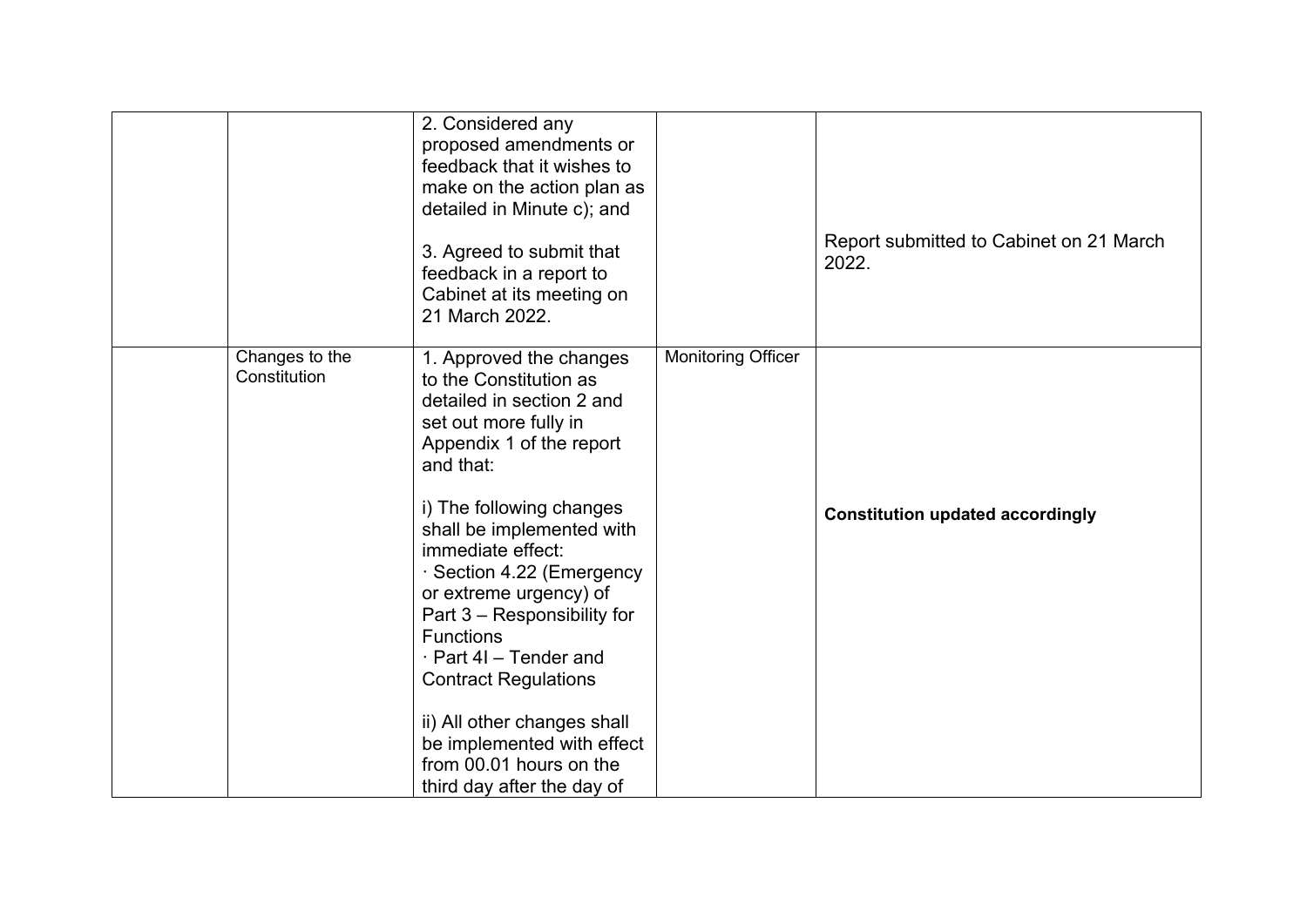|                                            | declaration of the result of<br>the poll at the first election<br>of the Mayor.                                                                                                                                                                                                                                                                                                                                                                                                                                                                                                                                                           |                                     |                                   |
|--------------------------------------------|-------------------------------------------------------------------------------------------------------------------------------------------------------------------------------------------------------------------------------------------------------------------------------------------------------------------------------------------------------------------------------------------------------------------------------------------------------------------------------------------------------------------------------------------------------------------------------------------------------------------------------------------|-------------------------------------|-----------------------------------|
| <b>Members</b><br><b>Allowances Scheme</b> | 1. Considered the options<br>detailed in the report and<br>made recommendations on<br>an updated scheme of<br>Members' allowances to<br>full Council, informed by<br>the recommendations of<br>the Independent<br><b>Remuneration Panel and</b><br>the proposal detailed in<br>Appendix 2 of the report;<br>2. Considered the<br>proposals to reintroduce<br>directly provided ICT to<br>Members and the elected<br>Mayor as described in<br>section four of the report;<br>3. Recommended to Full<br>Council to authorise the<br>Monitoring Officer to<br>comply with the necessary<br>statutory publicity<br>requirements in respect of | <b>Monitoring</b><br><b>Officer</b> | Agreed by Council - 23 March 2022 |
|                                            | the                                                                                                                                                                                                                                                                                                                                                                                                                                                                                                                                                                                                                                       |                                     |                                   |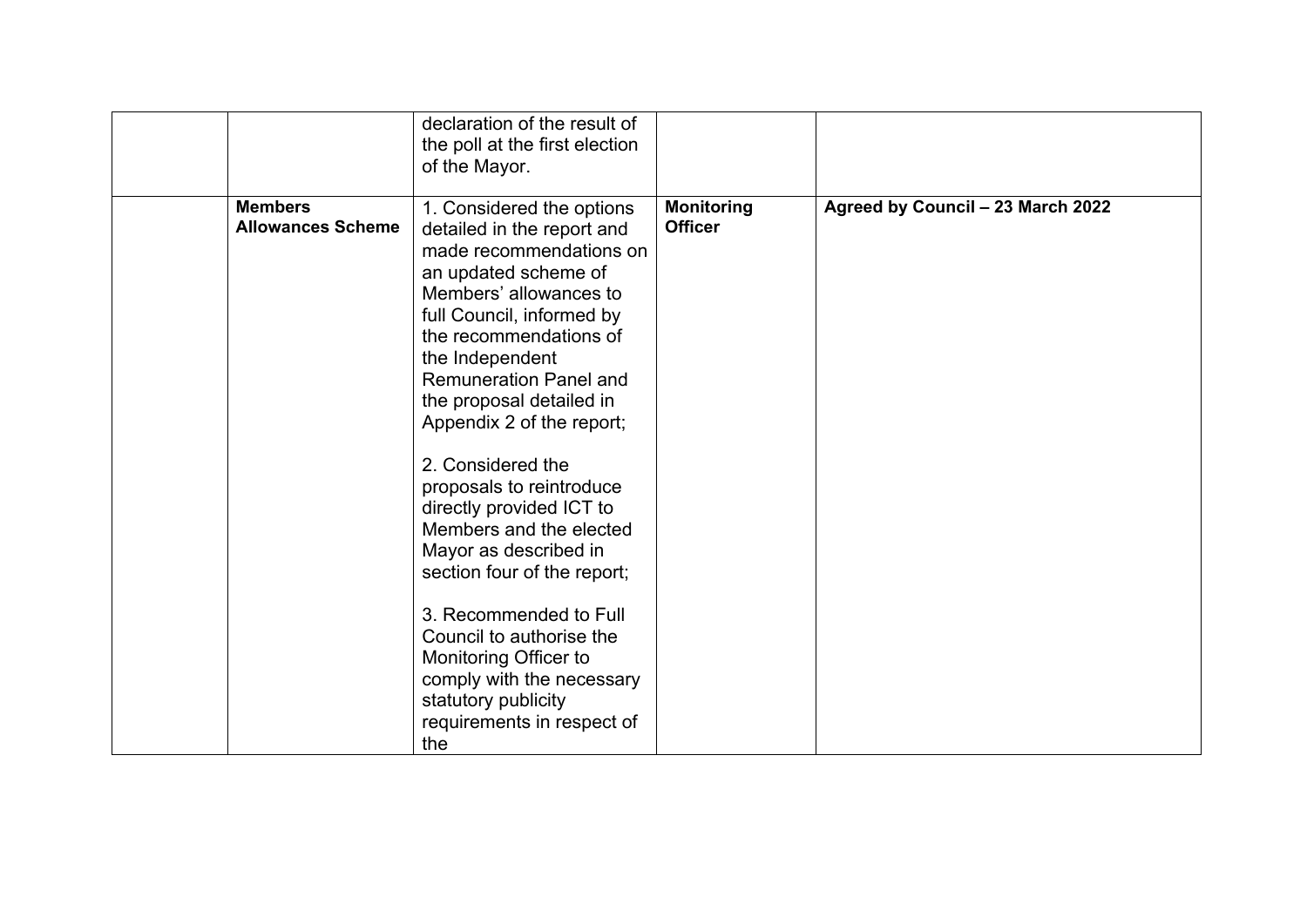| <b>Independent Review Panel</b> |  |
|---------------------------------|--|
| report 2022; the on-going       |  |
| annual publicity of the         |  |
| Members' scheme of              |  |
| allowances which is             |  |
| required; and the approval      |  |
| of the revised Members'         |  |
| <b>Allowance Scheme</b>         |  |
| following consideration of      |  |
| proposals recommended           |  |
| by the Committee;               |  |
|                                 |  |
| 4. Recommended that Full        |  |
| Council delegated to the        |  |
| <b>General Purposes and</b>     |  |
| Audit Committee authority       |  |
| to agree an annual              |  |
| adjustment of allowances        |  |
| by reference to the annual      |  |
| local government staff pay      |  |
| settlement where the only       |  |
| change made to the              |  |
| Scheme in any year is that      |  |
| effected by such annual         |  |
| adjustment; and                 |  |
|                                 |  |
| 5. That a further review of     |  |
| the scheme be undertaken        |  |
| either following the May        |  |
| 2022 local elections, if        |  |
| required, or following the      |  |
| publication of the further      |  |